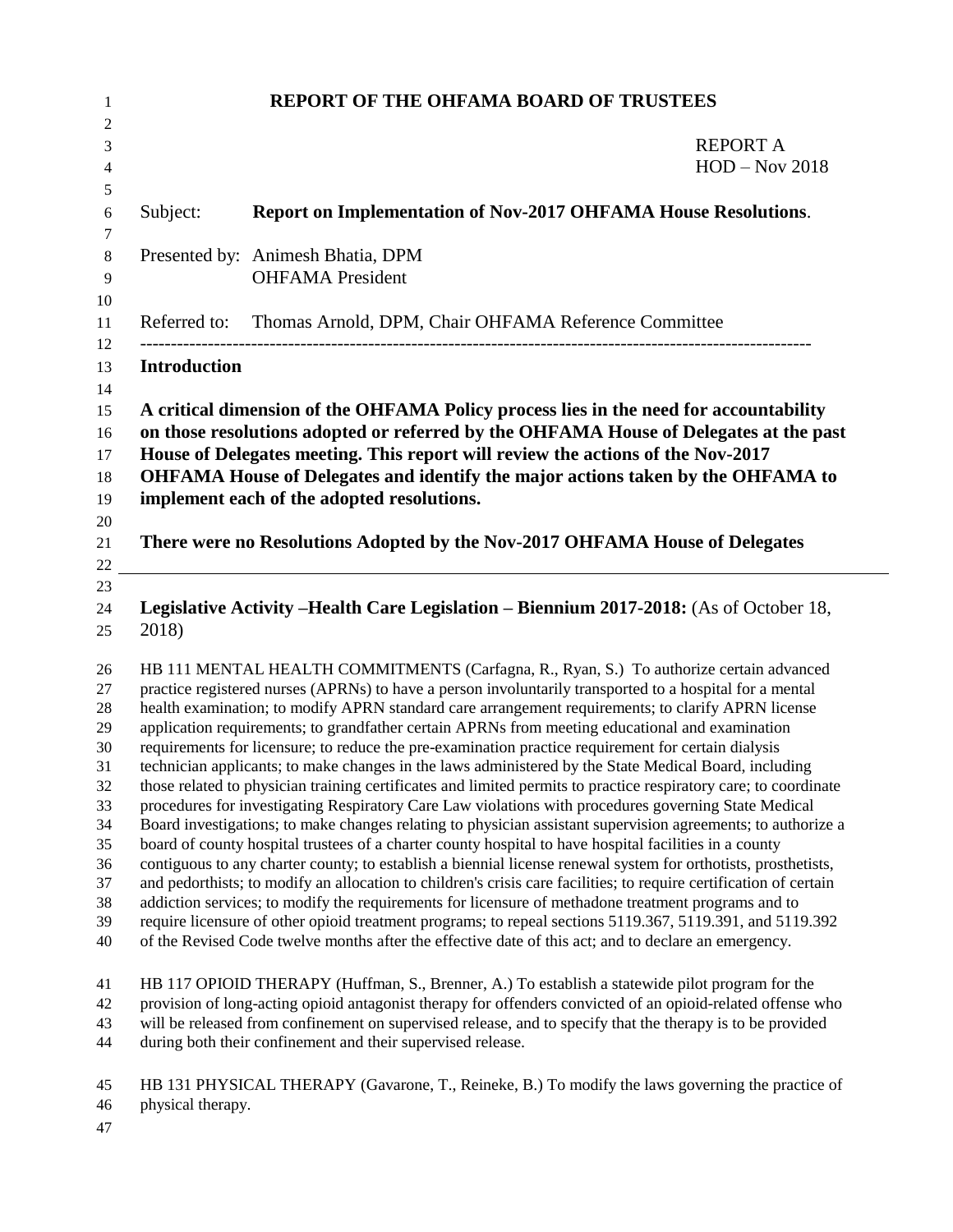- HB 156 VISION CARE INSURANCE (Schuring, K.) Regarding limitations imposed by health insurers on vision care services.
- HB 167 OPIOID MEDICATIONS (Edwards, J.) Regarding addiction treatment and opioid prescribing by physicians and dentists.
- HB 171 EMS SHIFTS (Patmon, B.) To limit the hours worked in a work shift and to require work breaks for emergency medical service providers.
- HB 172 MEDICAL RECORDS (Schuring, K.) To modify the laws governing access to a patient's medical records.
- HB 191 NURSE ANESTHETISTS (Gonzales, A.) Regarding the practice of certified registered nurse anesthetists.
- HB 193 FLU VACCINES (Hagan, C.) To prohibit an employer from taking an adverse employment action against a person who has not been or will not be vaccinated against influenza.
- HB 195 WHEELCHAIR TRANSPORTS (Ingram, C., Seitz, B.) To modify the provisions concerning the transport of persons who require the use of a wheelchair or other mobility aid in nonemergency circumstances.
- 
- HB 197 EMT REIMBURSEMENTS (Patton, T.) To provide for insurance reimbursement for EMT services in nonemergency situations.
- HB 234 REPRODUCTIVE CARE (Howse, S., Lepore-Hagan, M.) To criminalize impeding access to
- reproductive health care and to create a cause of action for harassment or intimidation of one or more employees of a health care facility.
- HB 241 DIABETES REGISTRY (Barnes, J.) To establish the Ohio Diabetes Registry.
- HB 248 DRUG COVERAGE (Antonio, N., Lepore-Hagan, M.) Regarding coverage for prescription
- contraceptive drugs and devices, the provision of certain hospital and pregnancy prevention services for
- victims of sexual assault, the dispensing of hormonal contraceptives to adults without a prescription, and
- comprehensive sexual health and sexually transmitted infection education in schools.
- HB 273 ADMITTING PRIVILEGES (Gavarone, T.) To prohibit a physician from being required to secure
- a maintenance of certification as a condition of obtaining licensure, reimbursement, or employment or
- obtaining admitting privileges or surgical privileges at a hospital or health care facility.
- HB 286 PALLIATIVE CARE (LaTourette, S.) To create the Palliative Care and Quality of Life
- Interdisciplinary Council, to establish the Palliative Care Consumer and Professional Information and
- Education Program, and to require health care facilities to identify patients and residents who could benefit
- from palliative care.
- HB 302 PREGNANT MINORS (Boggs, K., Antonio, N.) To authorize a pregnant minor to consent to receive health care to maintain or improve her life or the life of the unborn child she is carrying.
- HB 326 PRESCRIBING AUTHORITY (Seitz, B., Gavarone, T.) To authorize certain psychologists to
- prescribe psychotropic and other drugs for the treatment of drug addiction and mental illness.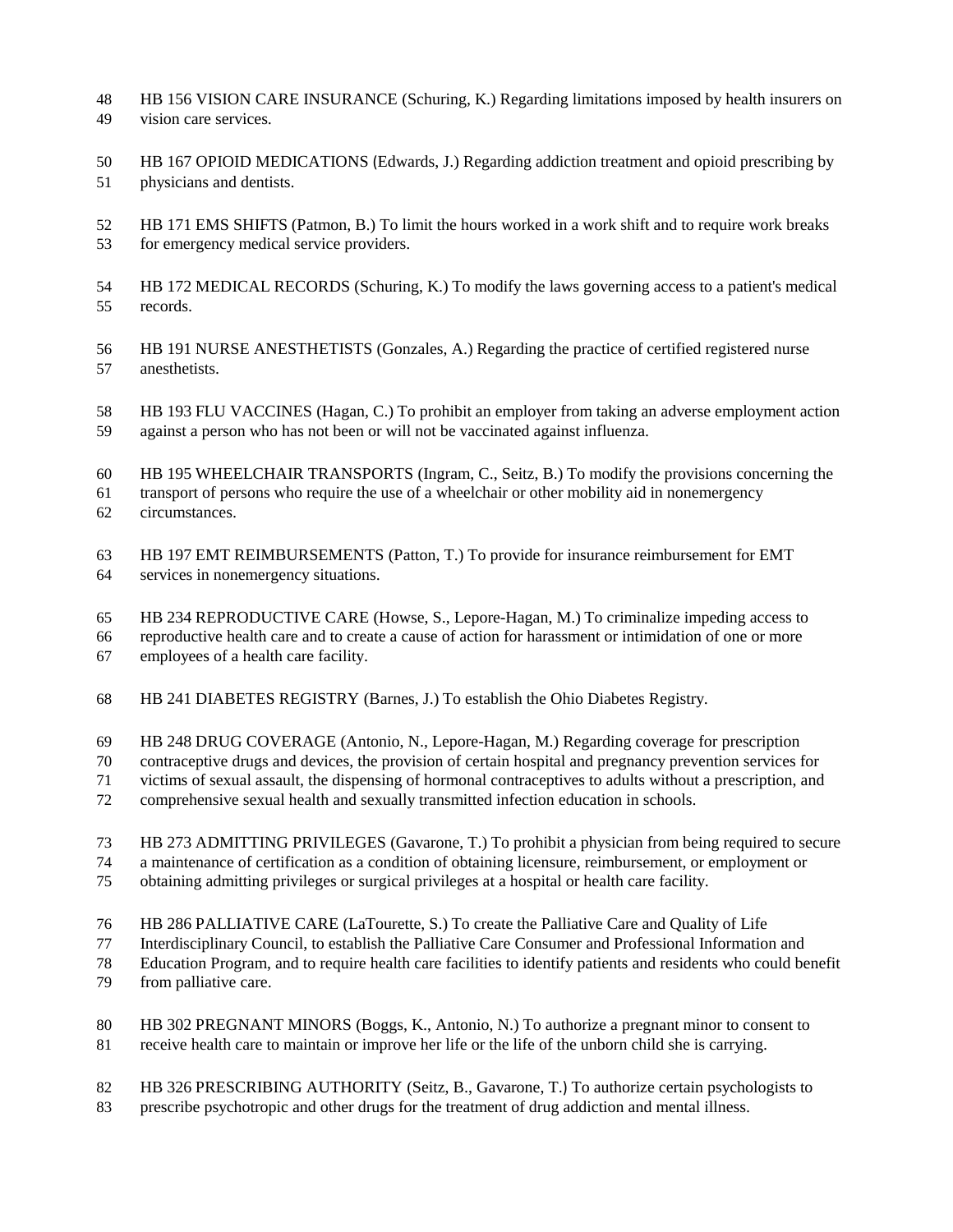- HB 332 ANATOMICAL GIFTS (Antani, N.) Regarding anatomical gifts, transplantation, and discrimination on the basis of disability.
- HB 340 PUBLIC ASSISTANCE (Young, R.) Regarding the release of information concerning public and medical assistance recipients.
- HB 345 DISEASE CURES (Butler, J.) To adopt the Solemn Covenant of the States to award prizes for curing diseases.
- HB 399 HEALTH INSURANCE (Henne, M., Butler, J.) To enact the Ohio Right to Shop Act to require health insurers to establish shared savings incentive programs for enrollees.
- HB 416 HEALTH SERVICE PRICES (Huffman, S.) Regarding the provision of cost estimates for
- scheduled health care services and health care services requiring insurer preauthorization.
- HB 440 HEALTH CARE (Fedor, T., Kent, B.) To establish and operate the Ohio Health Care Plan to provide universal health care coverage to all Ohio residents.
- HB 450 HEALTH BENEFITS (Antani, N.) To impose review and other requirements on existing health insurance mandated benefits and to establish requirements for the creation of new mandated benefits.
- HB 453 CHARTER HOSPITALS (Greenspan, D.) To require that all rights to and interests in discoveries
- or inventions made by, or patents issued to, employees using charter county hospital facilities or funding
- are the property of that charter county hospital.
- HB 456 NURSING OVERTIME (Sprague, R.) To prohibit a hospital from requiring a registered nurse or licensed practical nurse to work overtime as a condition of continued employment.
- HB 462 HOSPITAL CLOSINGS (Schuring, K., West, T.) To require that a for-profit hospital and its affiliated health care facilities in certain counties follow specified procedures before ceasing operations or closing, and to declare an emergency.
- HB 464 STROKE PATIENTS (Lipps, S., Antonio, N.) To provide for recognition of stroke centers and establishment of protocols for assessment, treatment, and transport to hospitals of stroke patients.
- HB 479 DRUG PRICE INFORMATION (Lipps, S., West, T.) Regarding pharmacy benefit managers, pharmacists, and the disclosure to patients of drug price information.
- HB 550 FAMILY LEAVE (Boyd, J., Boggs, K.) To establish family and medical leave insurance benefits
- to provide paid leave to allow an individual to address the individual's own serious health condition, to care
- for a family member, or to bond with a new child and to exempt those benefits from personal income tax.
- HB 556 MEDICAL RESEARCH (Ramos, D.) To create the Frances Lewandowski Memorial Medical
- Research Fund and the Medical University Research Reserve Fund to provide grants to colleges for
- research on terminal or incurable diseases and to make an appropriation.
- HB 574 MEDICAID PAYMENTS (Ingram, C.) To permit parents and guardians to be paid for providing
- personal care or similar services to their children or wards enrolled in a Medicaid waiver program under certain circumstances.
- HB 617 TELEHEALTH COMMISSION (West, T.) To establish the Ohio Telehealth Commission.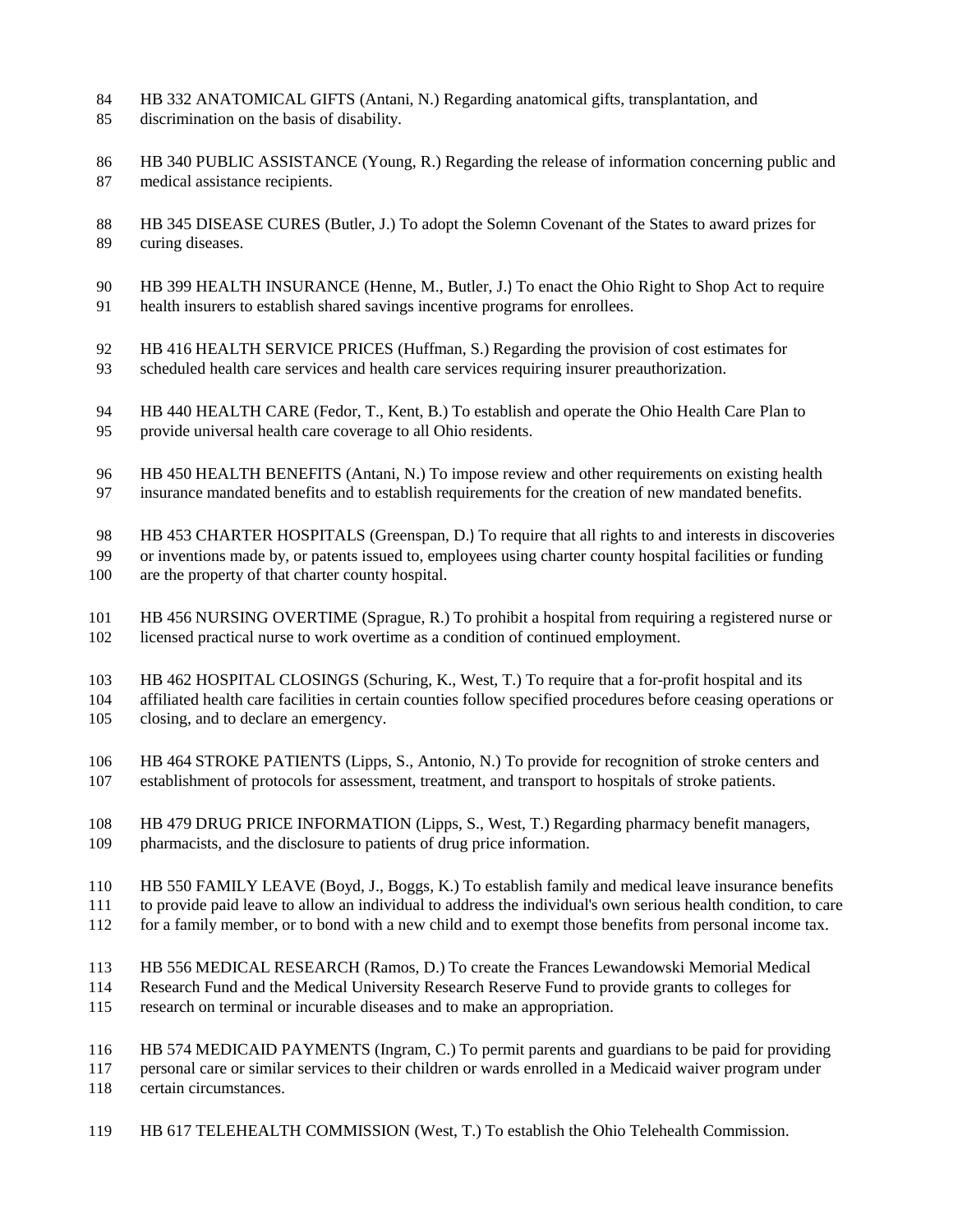- HB 642 DIABETES TESTS (Gonzales, A.) To classify as adulterated a nonprescription diabetes test
- device that was not purchased or acquired directly from the device's manufacturer or an authorized
- distributor, to establish recordkeeping and other requirements for pharmacists who dispense
- nonprescription diabetes test devices, and to declare an emergency.
- HB 659 VISUALLY IMPAIRED (Brown, R.) Regarding prescription drug readers for visually impaired patients.
- HB 701 DRUG USES (Huffman, S.) Regarding the promotion of drugs and devices for off-label uses.
- HB 72 STEP THERAPY (Johnson, T., Antonio, N.) To adopt requirements related to step therapy protocols implemented by health plan issuers and the Department of Medicaid.
- HB 725 MEDICAL INFORMATION (Sykes, E., Boyd, J.) To require entities funded through the Ohio Parenting and Pregnancy Program to provide only medically accurate information.
- HB 73 PHARMACY SALES (Rezabek, J., Koehler, K.) To prohibit sales of dextromethorphan without a prescription to persons under age 18.
- HB 85 HEALTH CARE COMPACT (Retherford, W.) To enter into the Health Care Compact.
- HCR 21 HEALTHCARE (Schaffer, T.) To urge the Congress of the United States to enact the Mark Takai Atomic Veterans Healthcare Parity Act**.**
- HCR 5 HEALTH CARE (Sykes, E.) To urge the Congress of the United States, and in particular the Ohio Congressional delegation, to support the preservation of the Patient Protection and Affordable Care Act of 2010.
- SB 102 NURSING HOME OUTBREAKS (Yuko, K.) Regarding outbreaks of Clostridium difficile in nursing homes.
- SB 110 HEALTH CARE IDENTIFICATION (Tavares, C.) To require a health care professional to wear identification when providing care or treatment in the presence of a patient.
- SB 121 MAMMOGRAM COVERAGE (Eklund, J.) To include tomosynthesis as part of required screening mammography benefits under health insurance policies.
- SB 126 CONVERSION THERAPY (Tavares, C.) To prohibit certain health care professionals from engaging in conversion therapy when treating minor patients.
- SB 16 CULTURAL COMPETENCY (Tavares, C.) To require certain health care professionals to complete instruction in cultural competency.
- SB 168 MEDICAID EXPANSION (Jordan, K.) To prohibit the Medicaid program from covering the expansion eligibility group and to require aggregate General Revenue Fund appropriations for state
- agencies to be reduced by specified amounts for the biennium beginning July 1, 2017 and ending on June
- 30, 2019.
- SB 177 QUALIFIED IMMUNITY (Lehner, P.) To expand the circumstances in which qualified immunity from civil liability applies with respect to volunteer health care services provided to indigent and uninsured
- persons.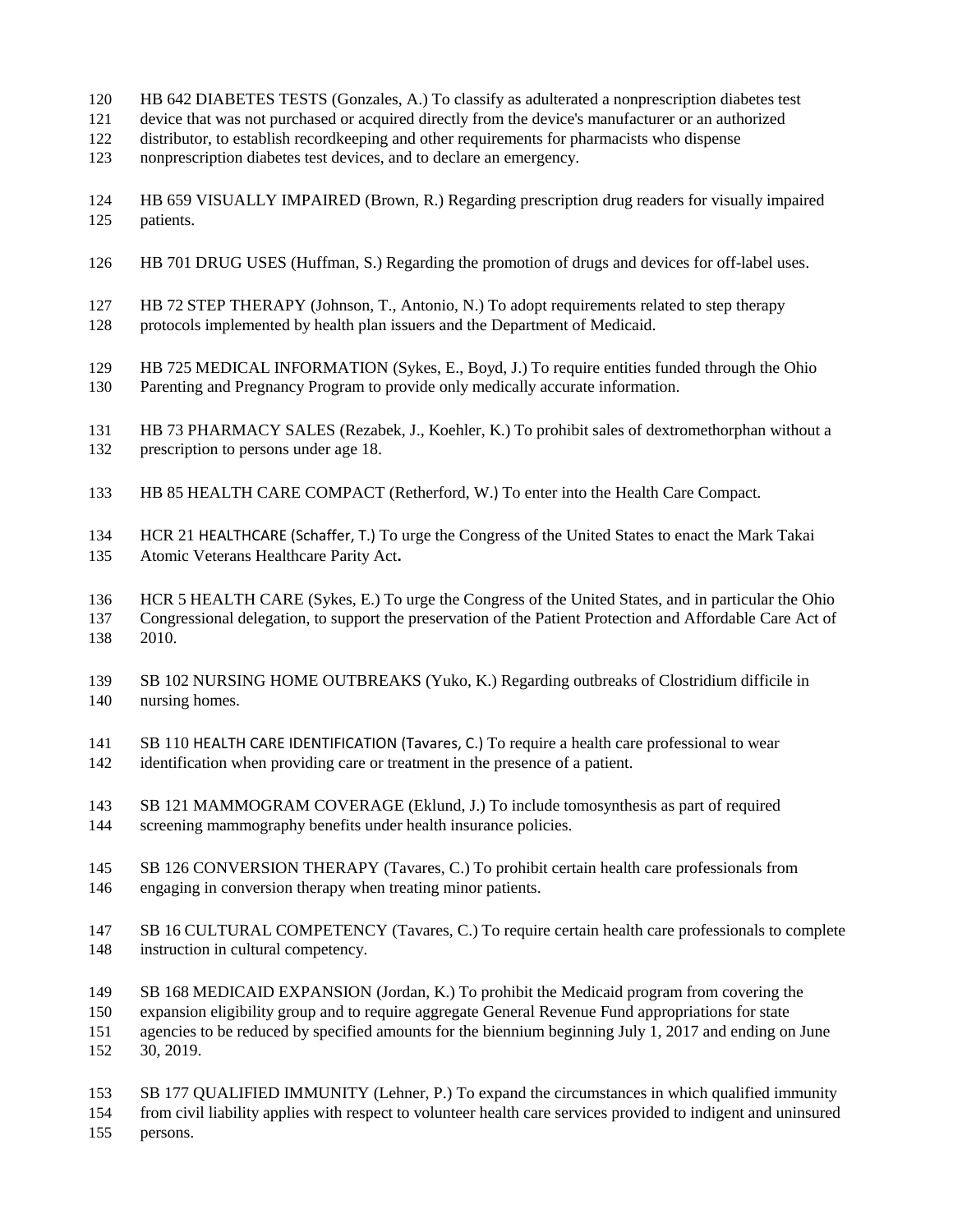SB 178 LIFE-SUSTAINING TREATMENTS (Lehner, P.) To establish procedures for the use of medical

 orders for life-sustaining treatment and to make changes to the laws governing DNR identification and orders.

SB 193 LONG-TERM CARE (Tavares, C.) To create a long-term care inspection committee.

 SB 215 PRESCRIPTION DRUGS (Skindell, M.) To create the Ohio Pharmaceutical Assistance Program in the Department of Insurance to provide assistance with the cost of prescription drugs for certain seniors, the disabled, veterans, and certain persons who are covered under a Bronze Health Plan sold in the Health Insurance Marketplace established by federal law.

- SB 218 MEDICAID PROVIDERS (Lehner, P.) Regarding surety bonds and minimum training for certain Medicaid providers.
- SB 243 MEDICAID COPAYMENTS (Dolan, M.) Regarding Medicaid copayment requirements.
- SB 259 PHYSICIAN ASSISTANTS (Hackett, B.) To revise the law regulating physician assistant practice.
- SB 265 PHARMACY SERVICES (Dolan, M.) To permit certain health insurers to provide payment or

 reimbursement for services lawfully provided by a pharmacist and to recognize pharmacist services in certain other laws.

- SB 275 NURSE ANESTHETISTS (Burke, D.) Regarding the authority of certified registered nurse anesthetists to administer drugs in addition to anesthesia and to select and order certain other drugs.
- SB 287 HEALTH EDUCATION (Sykes, V.) To require the State Board of Education to develop and adopt
- health education standards for grades kindergarten through twelve and to require only venereal disease

education standards and curriculum adopted by the State Board to be approved by concurrent resolution of

- the General Assembly.
- SB 301 NURSE ANESTHETISTS (Jordan, K.) Regarding the practice of certified registered nurse anesthetists.
- SB 302 HEALTH EQUITY POLICIES (Tavares, C.) To create the Health and Equity in All Policies Initiative and the Health and Equity Interagency Team.

 SB 310 NON-OPIOID THERAPY (Tavares, C.) To establish procedures for using non-opioid directives, to require prescribers to inform patients about non-opioid therapies, and to require health insurers to cover non-opioid therapies for treating pain.

- SB 55 NURSE STAFFING (Skindell, M.) To establish minimum ratios of direct-care registered nurses to patients in hospitals, to specify rights of registered nurses working in hospitals, and to prohibit retaliatory actions by hospitals against registered nurses.
- SB 56 STEP THERAPY (Lehner, P., Tavares, C.) To adopt requirements related to step therapy protocols
- implemented by health plan issuers and the Department of Medicaid.
- SB 87 DENTAL SERVICES (Hackett, B., Huffman, M.) To prohibit a health insurer from establishing a
- fee schedule for dental providers for services that are not covered by any contract or participating provider
- agreement between the health insurer and the dental provider.